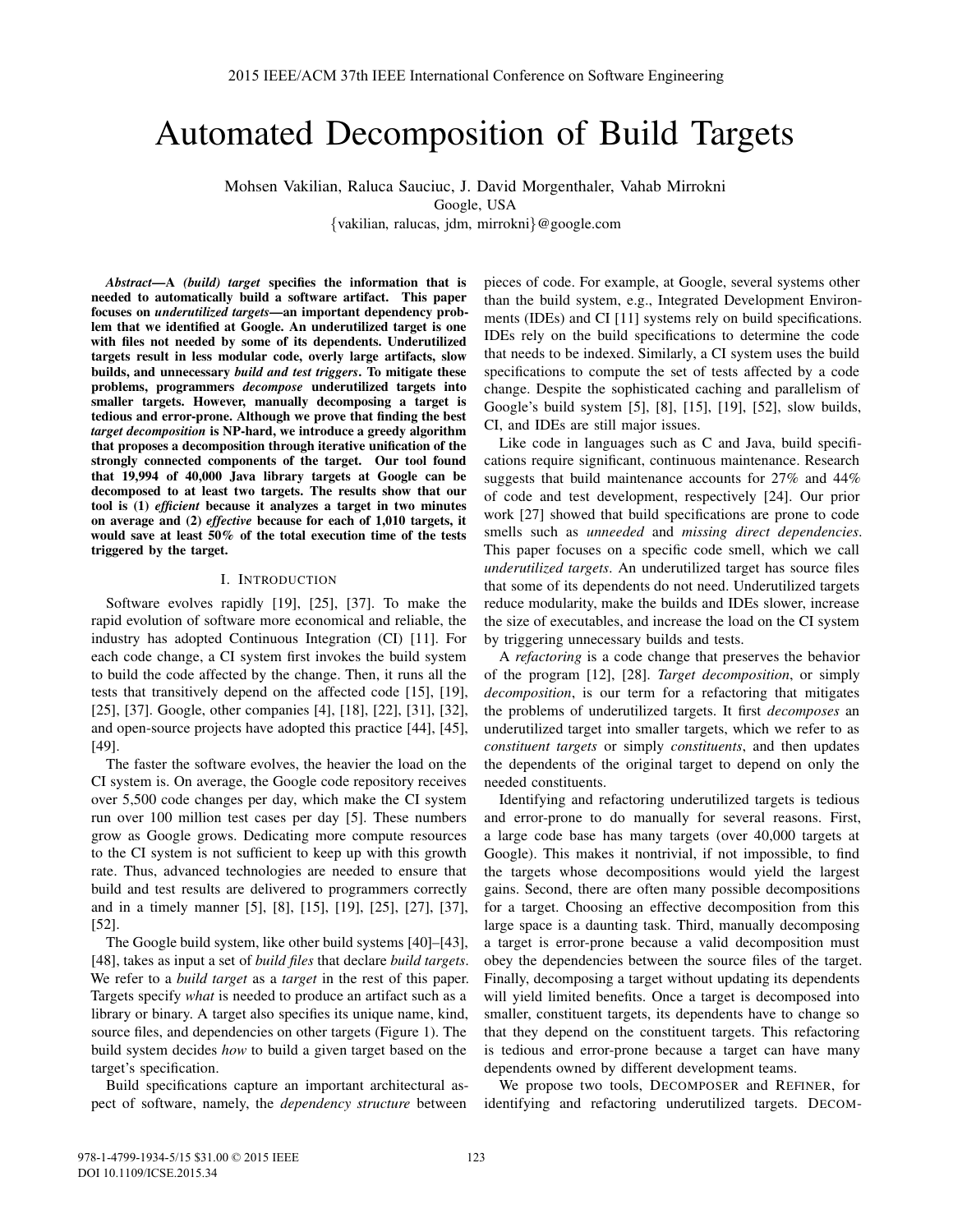POSER identifies underutilized targets and suggests how to decompose them to constituent targets. REFINER is a refactoring tool that updates the dependents of the underutilized targets to depend on only the needed constituent targets.

DECOMPOSER estimates the impact of a decomposition on the number of *triggers*, i.e., the number of binary and test targets that the CI system builds and runs, respectively. In addition, it suggests a decomposition using a greedy algorithm that accounts for both the *file-level* dependencies between the source files of a target and the *target-level* ones between the target and its dependents. The algorithm first computes the strongly connected components (SCCs) of the graph formed by the file-level dependencies of the target. Then, it iteratively unifies two components at a time until only two components are left. Finally, the algorithm promotes each component to a target.

Although we implemented DECOMPOSER and REFINER at Google, the underlying techniques are generalizable to other environments. These tools can be adapted to any environment that can provide its file-level and target-level dependencies. Our tools are sound assuming that the provided file-level and target-level dependencies are sound.

The results of our large-scale empirical study show that DECOMPOSER is both *efficient* and *effective* (Section X). We ran DECOMPOSER on a large, random sample of targets that consisted of 40,000 Java library targets at Google<sup>1</sup>. DECOM-POSER analyzes a target within minutes (mean  $= 2$ , sd  $=$ 5). Out of the 40,000 targets, DECOMPOSER found 19,994 *decomposable* targets. A decomposable target is one that has at least one *valid decomposition* (Section IV). DECOMPOSER is also effective at saving unnecessary triggers. It estimated that its proposed decompositions would significantly reduce the test execution time (minutes) per change to each target (mean  $= 98$ , sd  $= 1,250$ ). On average, a decomposition proposed by DECOMPOSER reduces the total execution time of the tests triggered by the target by 12%. For each of 1,010 targets, the decompositions proposed by DECOMPOSER would save more than 50% of the execution time of the tests triggered by the target. DECOMPOSER has been deployed at Google and used by about a dozen programmers so far. This work makes several research contributions:

- We quantify the benefit of a decomposition in terms of the number of triggers that it saves (Section IV).
- We formalize the decomposition problem as a graph problem and prove that finding the best decomposition is NP-hard (Section V).
- We present the algorithm (Section VI) and implementation (Section IX) of DECOMPOSER—a tool for decomposing targets.
- We present REFINER—a tool that refactors build specifications to take advantage of a decomposition (Section VII).

• We evaluate DECOMPOSER through a large-scale empirical study in an industrial environment (Section X).

# II. BUILD SYSTEM

A build system is responsible for transforming source code into libraries, executable binaries, and other artifacts. The build system takes as input a set of targets that programmers declare in build files. Figure 1 shows sample build specifications.

When a programmer issues a command to build a target, the build system first ensures that the required dependencies of the target are built. Then, it builds the desired target from its sources and dependencies. The final artifact depends on the kind of the target. For example, for Java targets, the build system produces JAR files.

## *A. Build Targets*

Programmers have to specify four attributes in the specification of a target  $\tau$ : name, kind, source files, and dependencies. The BUILD files shown in Figure 1 specify three targets with names server\_binary, server, and network.  $S(\tau)$ denotes the set of source files of the target named  $\tau$ . The targets shown in Figure 1 set their source files to be the set of Java files in the directory that encloses the BUILD file.  $K(\tau)$ denotes the kind of target  $\tau$ , which can be binary, library, or test. In Figure 1,  $K$ (server\_binary) = binary and  $K(\text{network}) = K(\text{server}) = \text{library.}$  For both library and binary targets, the build system generates JAR files. The difference is that the JAR file for a binary target has an entry main method and contains all the transitive dependencies of the target.  $d(\tau)$  is the set of targets that need to be built before building  $\tau$ . In Figure 1,  $d$ (server\_binary) = {network, server}.

## *B. Dependency Graphs*

Programmers have to consider both target-level and filelevel dependencies when specifying targets. The graph in Figure 2 illustrates both kinds of dependencies.

Build Graph (Target-level Dependencies). Targets specify a build graph  $B = (T, E)$ , where T is the set of all targets. For each  $\tau_1, \tau_2 \in T$ , there is an edge  $(\tau_1, \tau_2) \in E$  if and only if  $\tau_2 \in d(\tau_1)$ .

Figure 2 shows a build graph with three library (network, server, client), one binary (server\_binary), and one test (client\_tests) targets.

The build system expects to be able to build each target after building the dependencies of the target. Thus, the build graph must be a directed acyclic graph (DAG).

The notation  $u \rightsquigarrow_G v$  denotes that there is a path from vertex u to v in graph G, and  $u \nrightarrow_G v$  denotes the lack thereof. For build graph B, we say that target  $\tau_1 \in T$  *transitively* depends on target  $\tau_2 \in T$  if and only if  $\tau_1 \rightarrow_{B} \tau_2$ .

Cross References Graph (File-level Dependencies). The shape of the build graph  $B = (T, E)$  is influenced by the filelevel dependencies. If a source file of  $\tau_1$  references a symbol (e.g., class or method) defined in a source file of  $\tau_2$ , then the build specifications must satisfy  $\tau_2 \in d(\tau_1)$ . More formally, let

<sup>1</sup>For confidentiality reasons, we do not report exact statistics about the dimensions of the Google code base.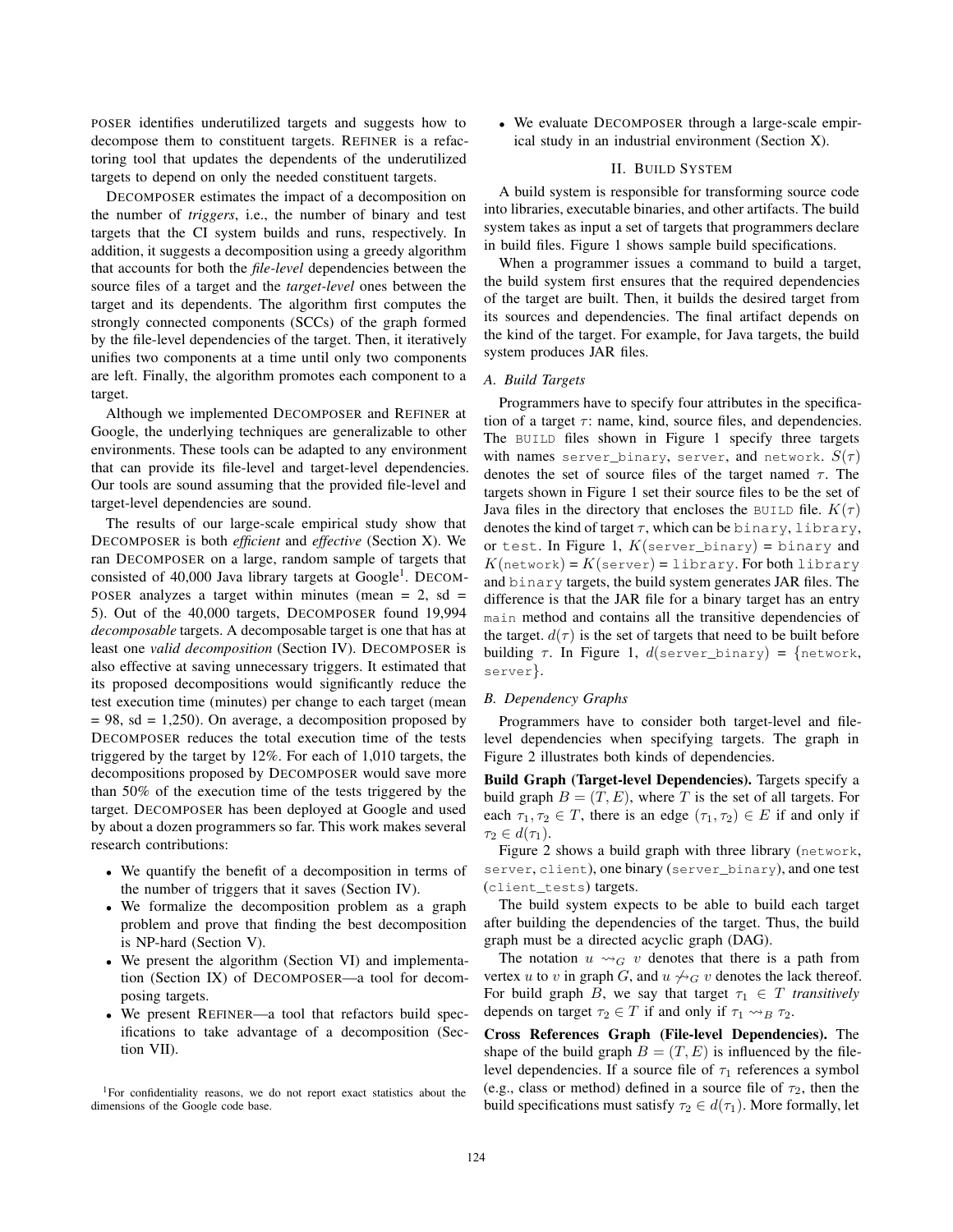

Fig. 1: Three BUILD files that declare targets server\_binary, server, and network shown in Figure 2. Attribute name specifies the name of the target. The srcs attribute specifies the source files of the target. The expression  $qlob([m\star,\cdot]$  resolves to all Java files in the enclosing directory of the BUILD file. The deps attribute lists the targets that need to be built to compile the source files of the target.



Fig. 2: A contrived graph that illustrates both target-level and file-level dependencies for an underutilized target named network and denoted as  $l_1$  for brevity.  $C_i$  represents a strongly connected component (Section VI-A) of the cross references graph of  $l_1$ .

 $f_1 \rightarrow f_2$  denote that file  $f_1$  references a symbol defined in file f<sub>2</sub>. Similarly, let  $\tau_1 \rightarrow \tau_2$  denote that a file of  $\tau_1$  references a symbol defined in a file of  $\tau_2$ . To simplify the discussion in the rest of the paper, we assume that  $\tau_1 \rightarrow \tau_2$  if and only if  $(\tau_1, \tau_2) \in E(B)$ .  $\tau_1 \nrightarrow \tau_2$  indicates that  $\tau_1 \rightarrow \tau_2$  does not hold.

*Definition 1:* The cross references between the source files of a target  $\tau$  can be represented as a graph  $G(\tau)$ , called the cross references graph of  $\tau$ . The vertices of  $G(\tau)$  are members of  $S(\tau)$  and there is an edge  $(f_1, f_2) \in E(G(\tau))$  if and only if  $f_1 \rightarrow f_2$ .

The graph  $G(l_1)$  is a subgraph of the graph shown in Figure 2. In this example,  $G(l_1)$  consists of ten vertices corresponding to the files of  $l_1$  and the dependency edges between these files.

#### *C. Continuous Integration*

The Google Continuous Integration (CI) system monitors every code change. The CI system computes the set of targets that may be affected by a code change. If a change affects the build graph, the CI system will update the build graph accordingly. In Figure 2, if any of the source files of network (i.e.,  $\{f_1, f_2, \cdots, f_{10}\}$ ) change, the CI system will invoke the build system to build the targets that transitively depend on network, i.e., {server\_binary, server, client, client\_tests} and run the tests included in the test targets that transitively depend on network, i.e., client\_tests.

#### III. UNDERUTILIZED TARGETS

Like ordinary source files in Java, C, and Python, build files accumulate code smells over time. A code smell specific to build files that we identified is *underutilized target*. If a target has some dependent targets that need only a subset of its source files, we consider the target underutilized. Underutilized targets lead to less modular software, larger binaries, slower builds, and unnecessary builds and tests triggered by the CI system.

Consider the example in Figure 2. Target network has two sets of files  $S_1 = \{f_1, f_2, ..., f_7\}$  and  $S_2 = \{f_8, f_9,$  $f_{10}$ . Suppose that  $S_1$  is a set of implementation classes and  $S_2$  is a set of interfaces and abstract classes. Files of  $S_1$  depend on the files of  $S_2$  but not vice versa. Target network is underutilized by one test target (client\_tests). As a result, if a change affects only the files in  $S_1$ , the CI system will unnecessarily trigger the build and execution of one test target (client\_tests). In addition, the binary created for client\_tests will be unnecessarily large because it will include the files in  $S_1$ . As a result, an IDE will have to index unnecessary files in the transitive dependencies of client\_tests. Underutilized targets are not specific to Google. Any build system (e.g. Make [42], Rake [48], and Gradle [43]) that allows target specifications can suffer from underutilized targets.

Dependency Granularity. The finest levels of dependencies that existing build systems (e.g., Make [42]) track are target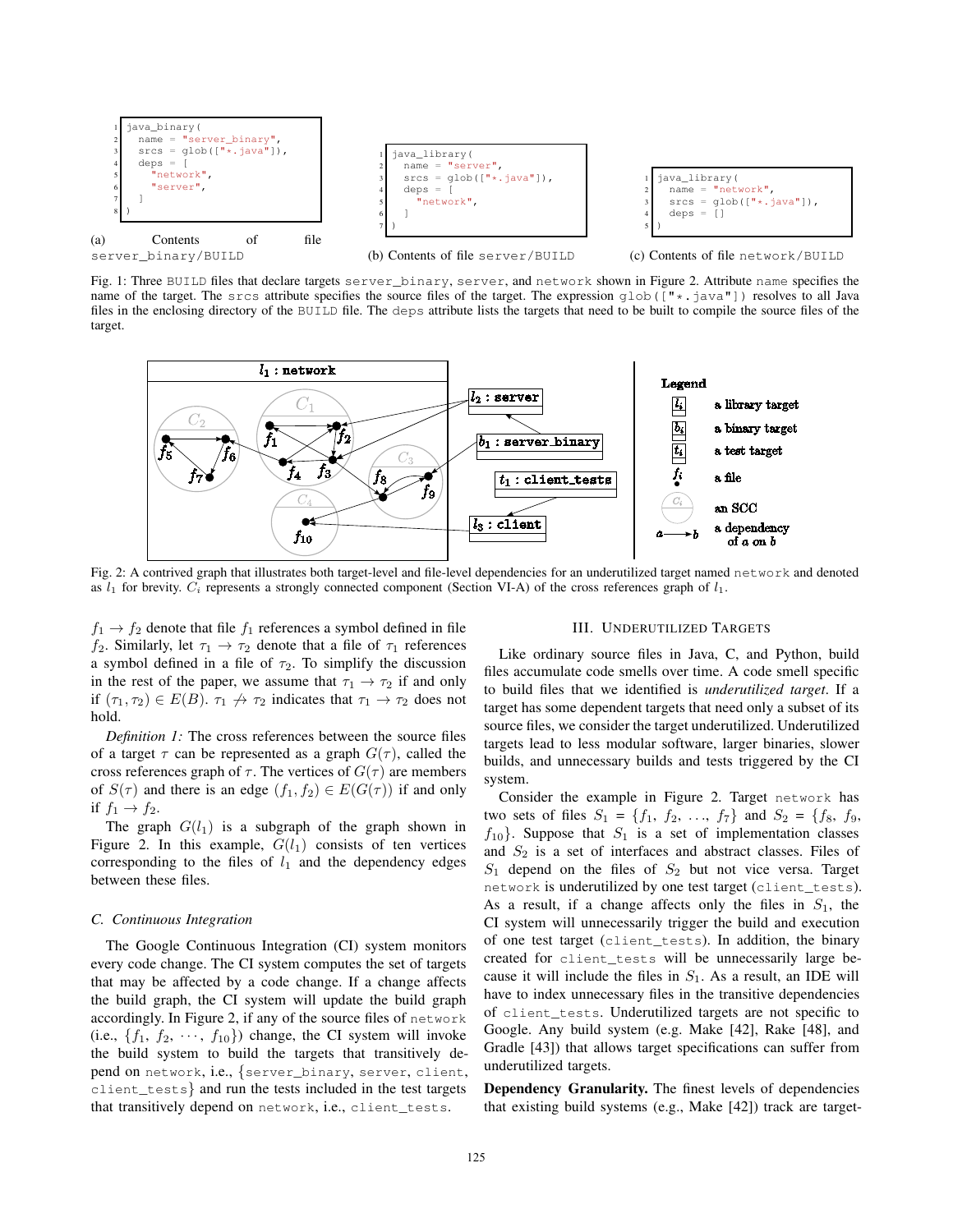level dependencies. For instance, consider a Makefile that builds a JAR file  $r1$ . jar from source file j1. java and another JAR file  $r2$ , jar and builds r2, jar from source files j2.java and j3.java. Make tracks the dependency of r1. jar on r2. jar but not on the files of r2. jar. As a result, if  $r^2$ . jar changes due to a change to j3. java, Make will rebuild  $r1$ . jar, even if  $r1$ . jar does not depend on j3. java.

In theory, a CI system can save triggers by tracking dependencies at the file-level instead of target-level. However, the existing CI systems use target-level dependencies to compute the build and test triggers for three main reasons. First, maintaining the latest file-level dependencies is more expensive than that of target-level dependencies, because the number and change frequency of file-level dependencies is larger. Google has an internal, language-independent service to query filelevel dependencies. However, the performance and accuracy of this service do not meet the demands of a CI system. Second, sound inference of all runtime dependencies and dependencies on data files and generated code is undecidable in general. The Google CI system avoids this problem by allowing the programmers document such dependencies of targets in build specifications. Finally, saving triggers is not the only goal of target decompositions. Even if fast and accurate tracking of file-level dependencies were possible, decomposition would have still been useful because it improves modularity.

## IV. TARGET DECOMPOSITION

A refactoring to remove underutilized targets is to decompose them into smaller targets. We call the refactoring *target decomposition* or *decomposition* and the smaller targets *constituent* targets or simply *constituents*. For the example in Section III, this refactoring would decompose the underutilized target network into two constituent targets network\_a and network\_b such that  $S(\text{network}_a) = S_1$ ,  $S(\text{network\_b}) = S_2$  and  $\text{network\_a}$  depends on  $\text{network\_b}$  $(i.e., d(network_a) = {network_b}).$ 

Decomposition Granularity. Intuitively, the best decomposition of a target is one that removes the largest number of unneeded dependencies from binaries and tests on the files of the target. Finer-grained decompositions can remove a larger number of unneeded dependencies. For example, decomposing a target into three constituent targets can remove more unneeded dependencies than decomposing the target into two constituent targets.

While avoiding unnecessary triggers is important, there are also other factors that influence modularity decisions. Programmers may prefer coarse-grained modules because such modules may be easier to name, may make it easier to find code, and may better match the structure of the organization. Thus, by default, DECOMPOSER proposes a decomposition of a given target into exactly two constituents. Nonetheless, DECOMPOSER can be configured to propose decompositions to more constituents.

**Validity.** Let  $\tau/\langle \tau_1, \tau_2 \rangle$  denote a decomposition of target  $\tau$  into two constituent targets  $\tau_1$  and  $\tau_2$ . The decomposition partitions

the files of target  $\tau$  between  $\tau_1$  and  $\tau_2$ . It also adds two new targets  $\tau_1$  and  $\tau_2$ , makes  $\tau$  a target without source files, and makes  $\tau$  depend on both  $\tau_1$  and  $\tau_2$ .

An arbitrary partitioning of the files of a target  $\tau$  into two targets may not produce a *valid decomposition*. A decomposition  $\tau/\langle \tau_1, \tau_2 \rangle$  is valid if and only if  $\tau_2 \nightharpoonup \tau_1$ . Otherwise, if  $\tau_1 \rightarrow \tau_2$  and  $\tau_2 \rightarrow \tau_1$ , applying the decomposition will introduce a cyclic dependency between  $\tau_1$  and  $\tau_2$ , which breaks the modularity of the system and is disallowed by the build system.

To simplify the exposition, we consider the decomposition  $\tau/\langle \tau_1, \tau_2 \rangle$  where  $\tau_1 \nrightarrow \tau_2$  and  $\tau_2 \rightarrow \tau_1$  invalid, despite the fact that this decomposition keeps the build graph acyclic. We do not lose any generality by considering such a decomposition invalid, because reordering  $\tau_1$  and  $\tau_2$  produces a valid decomposition  $\tau / \langle \tau_2, \tau_1 \rangle$ .

The decomposition  $network/(network_a, network_b)$ described above is valid because network\_b  $\rightarrow$  network\_a.

Trigger Saving. We measure the benefit of a decomposition by the number of binary and test triggers that it saves. Let  $\Delta(\tau/\langle \tau_1, \tau_2 \rangle)$  denote the quantitative benefit of  $\tau/\langle \tau_1, \tau_2 \rangle$ . We refer to  $\Delta(\tau/\langle \tau_1, \tau_2 \rangle)$  as the *trigger saving* of  $\tau/\langle \tau_1, \tau_2 \rangle$ .

Note that a decomposition  $\tau / \langle \tau_1, \tau_2 \rangle$  alone does not remove any unneeded dependencies unless the dependents of  $\tau$  are changed to depend on  $\tau_1$  or  $\tau_2$ . Thus, when quantifying the benefit of a decomposition, we assume that the dependents of  $\tau$  will be changed to depend on  $\tau_1$  and/or  $\tau_2$  wherever possible.

*Definition 2:*  $\mathcal{D}(\tau)$  denotes the set of binary and test targets that transitively depend on target  $\tau$ .

After applying the decomposition  $network/(network_a,$ network\_b), we will have  $|\mathcal{D}(\text{network}_a)| = 1$ ,  $|\mathcal{D}(\text{network}\_\text{b})| = 2$ ,  $|\mathcal{D}(\text{network}\_\text{a}) - \mathcal{D}(\text{network}\_\text{b})|$ = 0, and  $|\mathcal{D}(\text{network}_b) - \mathcal{D}(\text{network}_a)| = 1$ . Note that because  $network_a \rightarrow network_b$ , we have  $\mathcal{D}(\text{network}_a) \subseteq \mathcal{D}(\text{network}_b)$ . If a code change affects only the files in  $S(\text{network}_a)$ , the decomposition will save  $|\mathcal{D}(\text{network}_b) - \mathcal{D}(\text{network}_a)|$  triggers. Similarly, if a code change affects only the files in  $S(\text{network}\_\text{b})$ , the decomposition will save  $|\mathcal{D}(\text{network}_a) - \mathcal{D}(\text{network}_b)|$ triggers.

Let  $p_1$  be the probability that a change affects only a file in  $S(\tau_1)$ . Similarly, let  $p_2$  be the probability that a change affects only a file in  $S(\tau_2)$ . We approximate  $p_1$  by  $|S(\tau_1)|/(|S(\tau_1)|+$  $|S(\tau_2)|$  and  $p_2$  by  $|S(\tau_2)|/(|S(\tau_1)|+|S(\tau_2)|)$ . These formula are approximations and not exact values of  $p_1$  and  $p_2$  because an accurate computation has to account for any change to the transitive dependencies of  $\tau_1$  and  $\tau_2$ . We approximate  $p_1$  and  $p_2$  because their accurate computations are expensive.

*Definition 3:*  $\Delta(\tau/\langle \tau_1, \tau_2 \rangle)$ , the trigger saving of decomposition  $\tau / \langle \tau_1, \tau_2 \rangle$ , is:

$$
p_1|\mathcal{D}(\tau_2)-\mathcal{D}(\tau_1)|+p_2|\mathcal{D}(\tau_1)-\mathcal{D}(\tau_2)|,
$$

where

$$
p_1 = \frac{|S(\tau_1)|}{|S(\tau_1)| + |S(\tau_2)|}, \quad p_2 = \frac{|S(\tau_2)|}{|S(\tau_1)| + |S(\tau_2)|}.
$$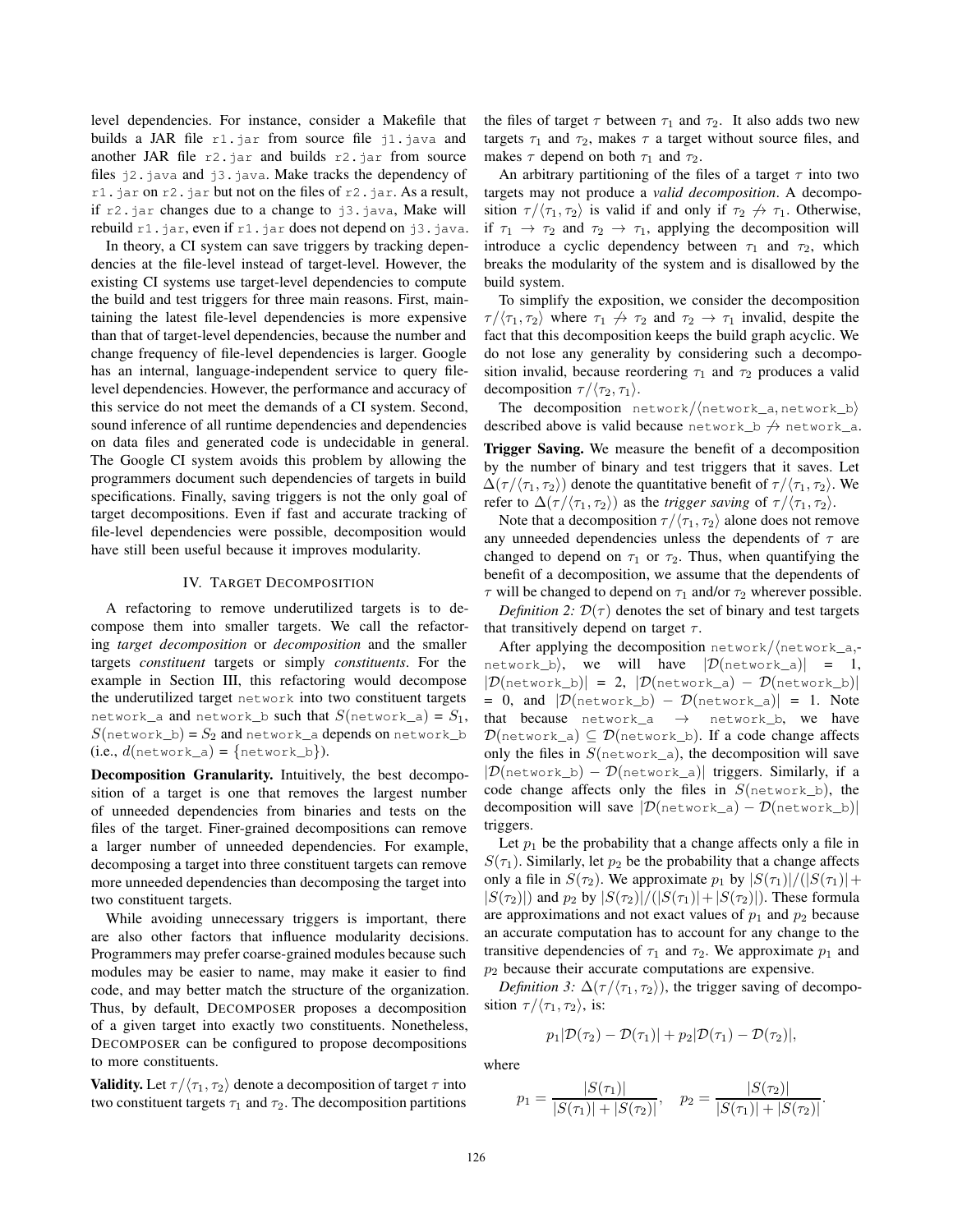

Fig. 3: Decomposition  $\tau / \langle \tau_1, \tau_2 \rangle$  removes unneeded dependencies (dashed arrows) that cause unnecessary build or test triggers.  $\Delta(\tau/ \langle \tau_1, \tau_2 \rangle)$  is the average number of triggers that the decomposition would save every time a change affects the files in only  $S(\tau_1)$ or only  $S(\tau_2)$ .

Intuitively,  $\Delta(\tau/\langle \tau_1, \tau_2 \rangle)$  is the expected number of binary and test targets that won't be triggered after applying the decomposition and updating the dependents of  $\tau$ . The greater  $\Delta(\tau/\langle \tau_1, \tau_2 \rangle)$  is, the more triggers will be saved by the decomposition. Figure 3 illustrates what  $\Delta(\tau/\langle \tau_1, \tau_2 \rangle)$  measures.

For the decomposition  $network/(network_a,$ network\_b), we have  $p_1 = \frac{7}{10}$  and  $p_2 = \frac{3}{10}$ . Thus,  $\Delta$ (network/ $\langle$ network\_a, network\_b $\rangle$ ) =  $\frac{7}{10} \cdot 1 + \frac{3}{10} \cdot 0 = 0.7$ . This implies that decomposing target network can save on average 0.7 triggers every time a change affects only  $S(\text{network}_a)$  or only  $S(\text{network}_b)$ . Although the saving is small in this contrived example, decomposing targets yields significant benefits in practice (Section X).

#### V. HARDNESS OF DECOMPOSITION

*Theorem 1:* Given a target  $\tau$ , finding the decomposition  $\tau / \langle \tau_1, \tau_2 \rangle$  that maximizes  $\Delta(\tau / \langle \tau_1, \tau_2 \rangle)$  is an NP-hard problem.

*Proof:* We prove NP-hardness by showing a reduction from the maximum clique problem in graph theory. The proof is included in an accompanying technical report [39].

## VI. DECOMPOSITION ALGORITHM

Since finding the best decomposition is an NP-hard problem, we propose an efficient greedy algorithm that finds effective decompositions in practice. Our algorithm suggests a decomposition in the following steps:

- 1) Compute the strongly connected components (SCCs) of the cross references graph of the given target.
- 2) Find the binary and test targets that transitively depend on each SCC.
- 3) Partition the SCCs of the target into two sets with a goal of maximizing the trigger saving (Definition 3).
- 4) Update the build specifications to apply the decomposition.

The rest of this section describes the above steps.

### *A. Strongly Connected Components (SCCs)*

A directed graph G is *strongly connected* if and only if for each pair of vertices  $v_1, v_2 \in V(G)$ ,  $v_1 \rightsquigarrow_G v_2$  and  $v_2 \rightarrow_{G} v_1$ . A strongly connected component of a graph G is a maximal subgraph of G that is strongly connected. We refer to a strongly connected component as an SCC. A *component* is a subgraph that is either an SCC or the union of two components.

 $S(\tau, C)$  denotes the set of files of target  $\tau$  in component C. For example, target network in Figure 2 consists of four SCCs. We have  $S(\tau, C_1) = \{f_1, f_2, f_3, f_4\}.$ 

The SCCs of  $G(\tau)$  form the smallest units of decomposing target  $\tau$ . That is, any valid decomposition must assign all files of an SCC to the same constituent target. Otherwise, there will be a cyclic dependency between the constituent targets. Thus, the decomposition problem reduces to decomposing the set of SCCs instead of the set of files.

**Condensation Graph.** If each SCC of  $G$  is contracted to a single vertex, the resulting graph is the *condensation graph* of G denoted as  $C(G)$ . In Figure 2,  $C(G(l_1))$  has four vertices  $C_1$ ,  $C_2$ ,  $C_3$ , and  $C_4$  and three edges. As a starting point, our algorithm computes  $C(G(\tau))$  using a standard DFS-based algorithm [10] that runs in  $O(N)$  time and space, where  $N = |V(G(\tau))|$ .

If there is no limit on the number of constituent targets and  $\mathcal{C}(G(\tau))$  has *n* vertices corresponding to SCCs ( $C_1$ ,  $C_2$ ,  $\cdots$ ,  $C_n$ ), then the best decomposition of  $\tau$  will be  $\tau/\langle \tau_1, \tau_2, \cdot \rangle$  $\cdots, \tau_n$ , where  $S(\tau_i) = S(\tau, C_i)$  for each  $i \in \{1, \ldots, n\}.$ However, due to the potential drawbacks of such a finegrained decomposition (Section IV), our algorithm proposes a decomposition to only two constituent targets by default.

#### *B. Dependents*

A decomposition  $\tau/\langle \tau_1, \tau_2 \rangle$  is ideal if it maximizes  $\Delta(\tau/\langle \tau_1, \tau_2 \rangle)$  (Definition 3).  $\Delta(\tau/\langle \tau_1, \tau_2 \rangle)$  depends on  $\mathcal{D}(\tau_1)$ and  $\mathcal{D}(\tau_2)$  (Definition 2), i.e., the set of binary and test targets that transitively depend on  $\tau_1$  and  $\tau_2$ , respectively. To find constituent targets  $\tau_1$  and  $\tau_2$ , our algorithm first computes  $\mathcal{D}(\tau, C)$  for each SCC c.  $\mathcal{D}(\tau, C)$  is the set of binary and test targets that transitively depend on SCC C of  $G(\tau)$ . In Figure 2,  $\mathcal{D}$ (network,  $C_i$ ) is a set of  $b_j$  and  $t_k$  targets that can reach a file in  $C_i$  by following the dependency edges. In Figure 2, we have  $\mathcal{D}(\text{network}, C_1) = \mathcal{D}(\text{network}, C_2) =$  $\mathcal{D}(\text{network}, C_3) = \{\text{server\_binary}\}\text{ and }\mathcal{D}(\text{network}, C_4)$ = {server\_binary, client\_tests}. Finally, we compute  $\mathcal{D}(\tau)$ , the set of binary and test targets that transitively depend on  $\tau$  by taking the union of  $\mathcal{D}(\tau, C)$  for all SCC C of  $G(\tau)$ .

#### *C. Unifying Components*

We define *unification* as an operation that takes two components  $C_1$  and  $C_2$  of  $G(\tau)$  and creates a new component C such that  $S(\tau, C) = S(\tau, C_1) \cup S(\tau, C_2)$  and contracts the two vertices of  $C(G(\tau))$  corresponding to  $C_1$  and  $C_2$  to a vertex corresponding to C. If  $C_1$  and  $C_2$  are unified to C, we will have  $\mathcal{D}(\tau, C) = \mathcal{D}(\tau, C_1) \cup \mathcal{D}(\tau, C_2)$ .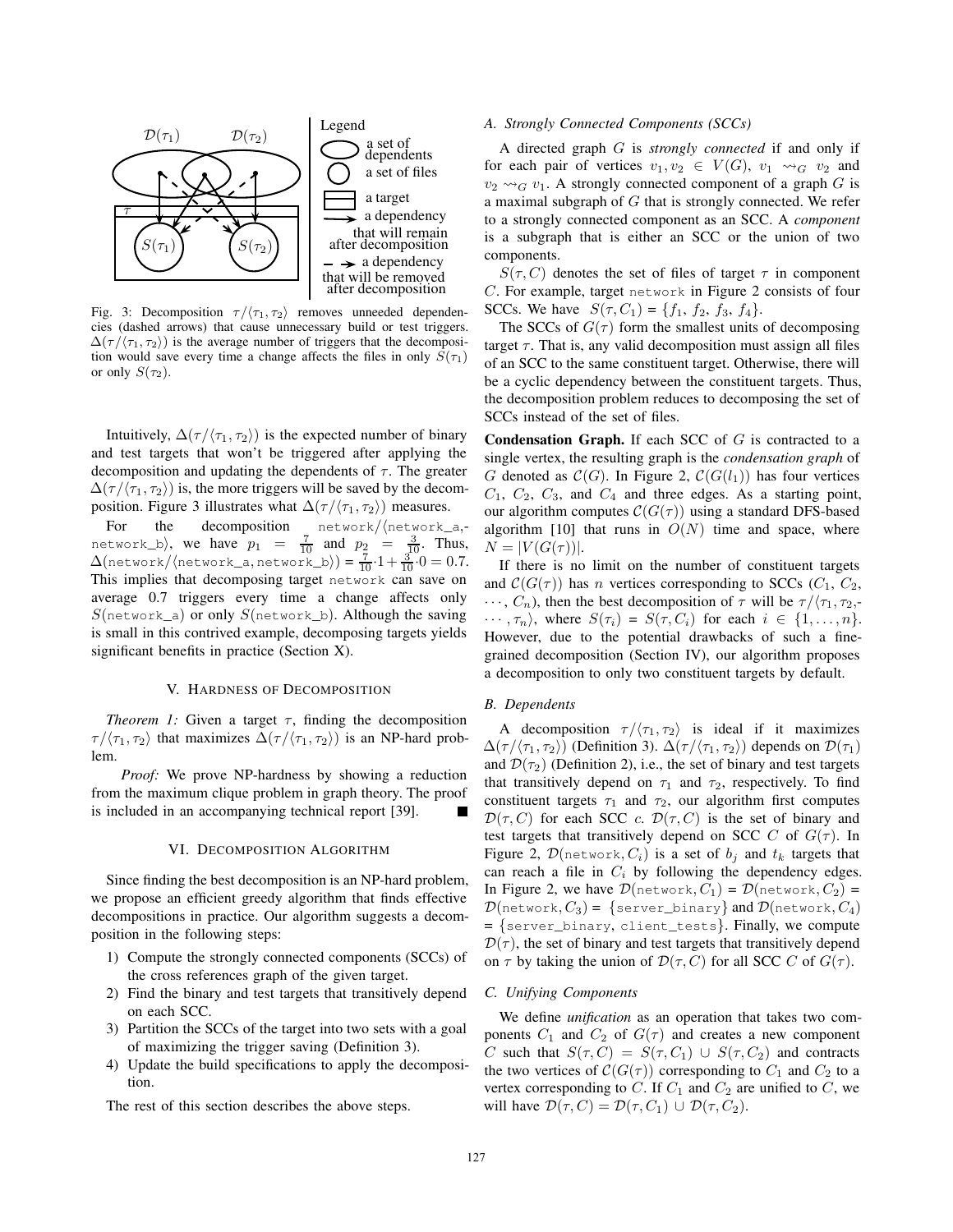

Fig. 4: Unifying the components of the cross references graph of target network in Figure 2. The graph on the left is  $C(G(\text{network}))$ . First,  $C_2$  and  $C_3$  are unified to  $C_{23}$ . Then,  $C_1$  and  $C_4$  are unified to  $C_{14}$ . The final condensation graph (on the right) is invalid because it has a cycle. As a result, a decomposition corresponding to  $C_{14}$  and  $C_{23}$  is invalid, too.

Figure 4 shows two subsequent unifications applied on the condensation graph of target  $l_1$  in Figure 2. The first unification contracts vertices  $C_2$  and  $C_3$  to a new vertex  $C_{23}$ , where  $S(l_1, C_{23}) = S(l_1, C_2) \cup S(l_1, C_3) = \{f_5, f_6, f_7, f_8,$  $f_9$ .

*1) Iterative Unification:* After computing the SCCs of the cross references graph of a target, the algorithm iteratively unifies two components at each step until only two are left. The two remaining components form the two new constituent targets. Unification does not increase the trigger saving. Following a greedy scheme, at each step, the algorithm unifies two components whose unification incurs the least cost. Let  $\delta(\tau, C_1, C_2)$  be the cost of unifying components  $C_1$  and  $C_2$ of  $G(\tau)$ . Intuitively,  $\delta(\tau, C_1, C_2)$  is the average number of triggers per change that would be saved if  $C_1$  and  $C_2$  are not unified. Similar to Definition 3, we define  $\delta(\tau, C_1, C_2)$  as

$$
p_1|\mathcal{D}(\tau,C_2)-\mathcal{D}(\tau,C_1)|+p_2|\mathcal{D}(\tau,C_1)-\mathcal{D}(\tau,C_2)|,
$$

where

$$
p_1 = \frac{|S(\tau, C_1)|}{|S(\tau, C_1)| + |S(\tau, C_2)|}, \quad p_2 = \frac{|S(\tau, C_2)|}{|S(\tau, C_1)| + |S(\tau, C_2)|}
$$

At each step, the greedy algorithm unifies two components  $C_1$  and  $C_2$  such that  $\delta(\tau, C_1, C_2) = \min_{i,j} \delta(\tau, C_i, C_j)$ . For target  $l_1$  in Figure 2, the algorithm first unifies  $C_1$  and  $C_2$ to  $C_{12}$ , because it incurs the least cost  $(\delta(l_1, C_1, C_2) = 0)$ . Next, it unifies  $C_3$  and  $C_4$  to  $C_{34}$ , because it has the smallest unification cost  $(\delta(l_1, C_3, C_4) = \frac{2}{3})$ . Finally, it will turn  $C_{12}$ and C<sup>34</sup> into constituent targets.

*2) Avoiding Invalid Decompositions:* The unification algorithm as described above may produce invalid decompositions. Consider the example condensation graph in Figure 4. Suppose the greedy algorithm first unifies  $C_2$  and  $C_3$  into  $C_{23}$ , and then  $C_1$  and  $C_4$  into  $C_{14}$ . These unifications produce an invalid decomposition. This is because the targets corresponding to  $C_{23}$  and  $C_{14}$  introduce a circular dependency to the build graph.

*Lemma 1:* Contracting two vertices that are adjacent in a topological ordering of a DAG results in another DAG.

*Lemma 2:* Contracting two root vertices (i.e., vertices without incoming edges) or two leave vertices (i.e., vertices without outgoing edges) of a DAG results in another DAG.

```
input : B, the build graph
   input : \tau, an underutilized target
   input : \tau_1, \tau_2, constituent targets of \tau (\tau_1 \notin \text{Deps}(\tau_2))
1 foreach u \in \mathcal{V}(B) where (u, \tau) \in \mathcal{E}(B) do
2 E(B) \leftarrow E(B) - (u, \tau)3 if not builds(u) then
4 \mathbb{E}(B) \leftarrow \mathbb{E}(B) \cup (u, \tau_2)5 if not builds(u) then
6 E(B) \leftarrow E(B) - (u, \tau_2) \cup (u, \tau_1)7 if not builds(u) then
                     E(B) \leftarrow E(B) - (u, \tau_1) \cup (u, \tau)
```
Fig. 5: Given an underutilized target  $\tau$ , REFINER generates a patch for each dependent of  $\tau$  that does not need to depend on both constituents of  $\tau$ .

We use Lemmas 1 and 2 to guarantee that unifying components always produces a valid decomposition. Rather than considering the unifications of all pairs of components, we make the algorithm consider the unifications of only those pairs of components that are both roots, both leaves, or adjacent in a topological ordering of the condensation graph.

## *D. Constituent Targets*

Currently, rewriting the build specifications to introduce the constituent targets is semi-automated. The iterative unification of the components of  $\tau$  terminates when only two components are left. Next, the programmer has to set  $S(\tau)$  to  $\emptyset$  and specify the constituent targets whose source files correspond to those of the two components. The programmer has to set  $d(\tau_1)$ to  $\{\tau_2\}$ ,  $d(\tau_2)$  to  $d(\tau)$ , and  $d(\tau)$  to  $\{\tau_1, \tau_2\}$ . Finally, the programmer has to run a separate tool that removes unneeded dependencies of targets and converts indirect dependencies to direct ones.

## VII. DEPENDENCY REFINEMENT

Decomposing an underutilized target alone brings several benefits. First, it improves the modularity of the system. Second, it reduces the build time when a code change does not affect all the constituent targets. Third, new targets that programmers will add in future can depend only on the needed constituent targets instead of the whole underutilized target. Such finer-grained dependencies reduce the overall build time and size of binaries. Nonetheless, to unleash the full benefits of a decomposition, the dependents of the target need to change to depend on only the needed constituent targets. This change is a refactoring because it just makes the build-time dependencies finer-grained and does not affect the behavior of any program. We call this refactoring *dependency refinement*.

If the underutilized target has many dependents, the dependency refinement will become time-consuming to do manually. Thus, we developed a tool called REFINER to automate this refactoring. Given an underutilized target, REFINER automatically and safely generates a patch that refines the dependencies of the dependents of the underutilized target to only the needed constituents.

Figure 5 lists the pseudocode of REFINER. REFINER examines every dependent u of the given underutilized target  $\tau$ (line 1). Let  $\tau_1$  and  $\tau_2$  be the constituents of  $\tau$  such that  $\tau_2$  does

.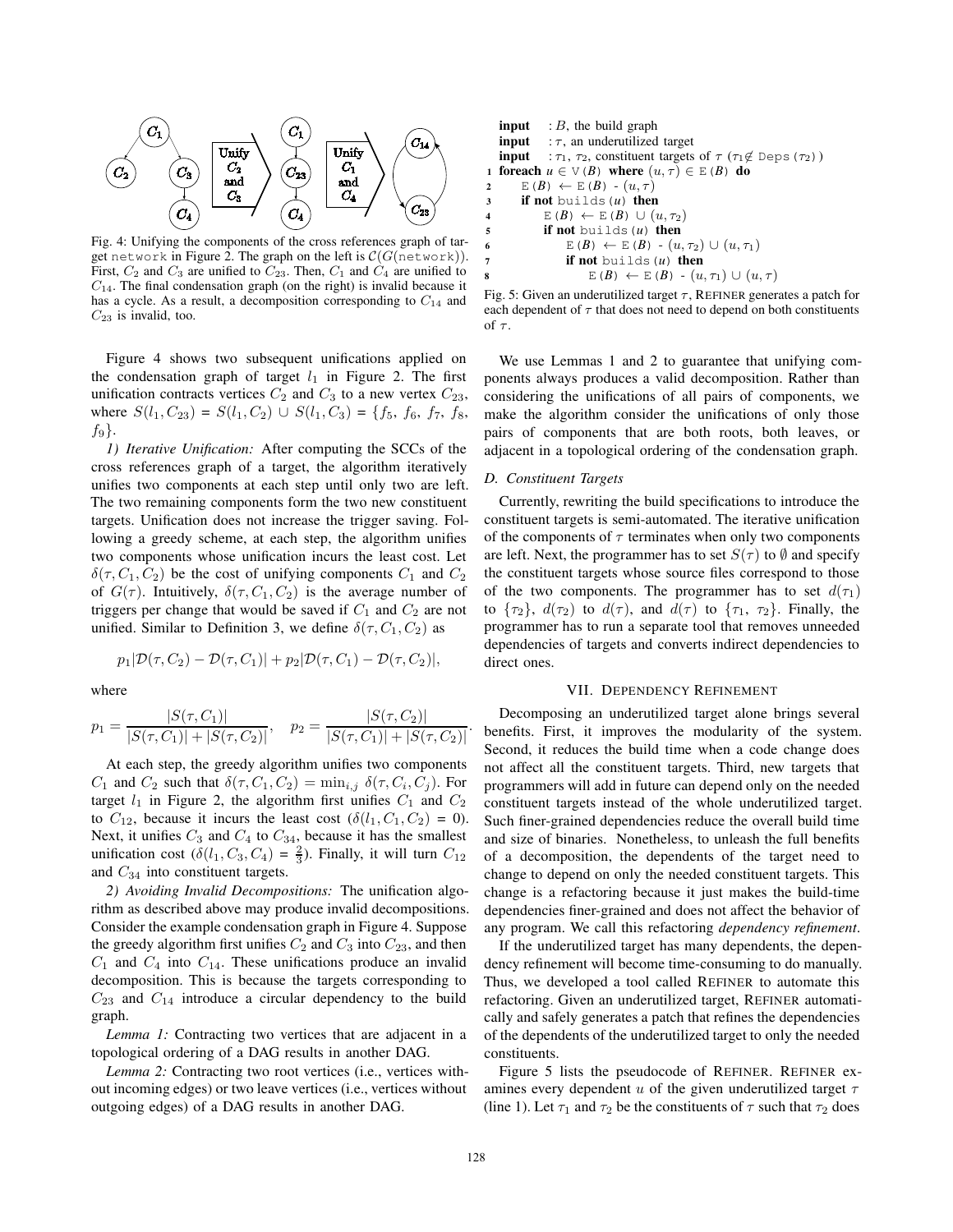not depend on  $\tau_1$ . First, REFINER removes the dependency of u on  $\tau$  (line 2). If u continues to build successfully, this suggests that the dependency on  $u$  was unneeded. Otherwise, REFINER first tries a dependency on  $\tau_2$  (line 4) and then  $\tau_1$ (line  $6$ ). If  $u$  cannot be built successfully with a dependency on either  $\tau_1$  or  $\tau_2$ , it means that u needs both  $\tau_1$  and  $\tau_2$ . In this case, REFINER adds back the dependency on  $\tau$  (line 8). While DECOMPOSER proposes a change to a single build file, REFINER often generates a patch that affects many build files.

Our prior work on enforcing direct dependencies [27] prepares the foundation for applying REFINER. The direct dependencies of a target define the symbols that the target references directly. Enforcing direct dependencies requires the programmers to explicitly specify these dependencies even if they are already in the transitive dependencies of the target. Enforcing the specification of direct dependencies allows REFINER to focus on only the direct dependents of the underutilized target.

Depending on the number of dependents of the underutilized target, REFINER may take several hours to run. The bottleneck is in building all the dependents affected by the decomposition. We run all the tests that are affected by the patch that REFINER generates. If REFINER does not cause new breakages, we submit the patch to be reviewed by the programmers that own the build specifications affected by the patch. Depending on the number and availability of the owners, the review process may take from several days to weeks.

## VIII. SOUNDNESS

We say that the target-level and file-level dependency graphs are sound if and only if all the dependencies that appear in source and build files are included in these graphs.

Soundness of DECOMPOSER. We show that if the file-level and target-level dependency graphs are sound, the greedy decomposition algorithm will also be sound. That is, applying the resulting decomposition does not cause the build graph to become cyclic or miss a dependency that exists in the source or build files.

The decomposition  $\tau/\langle \tau_1, \tau_2 \rangle$  does not affect the target-level dependencies that do not involve  $\tau$ ,  $\tau_1$ , and  $\tau_2$ . So, we only need to show that the decomposition updates the dependencies involving  $\tau$ ,  $\tau_1$ , and  $\tau_2$  in a sound way.

Lemma 1 implies that unifying only the neighboring components of the cross references graph prevents the decomposition from adding any cycles to the build graph.

The decomposition distributes the original dependencies of  $\tau$  between  $\tau_1$  and  $\tau_2$  and makes  $\tau$  depend on  $\tau_1$  and  $\tau_2$ . Those targets that used to depend on  $\tau$  do not miss any dependency either, because the transitive dependencies of  $\tau$  before and after the decomposition are the same. Thus, the decomposition does not miss any dependencies.

Soundness of REFINER. If the target-level dependencies are sound, we show that REFINER is also sound. REFINER may change only the dependencies of each dependent  $u$  of the underutilized target  $\tau$ . REFINER relies on the build system to ensure that the changes to target-level dependencies do not break the build of  $u$ . Because each target has to specify its direct dependencies, dependents of  $u$  will continue to build after the changes to u.

## IX. IMPLEMENTATION

DECOMPOSER is a Java program that leverages several internal Google services through Remote Procedure Calls. It uses Google Protocol Buffers [47] to exchange data with these services. DECOMPOSER gets the file-level dependencies of a target from a service. It uses these dependencies to construct the cross references graph (e.g.,  $G$ (network) in Figure 2) and compute the dependencies of other targets on the files of the target under analysis (e.g., dependency edges (server,  $f_2$ ), (server\_binary,  $f_9$ ), and (client,  $f_8$ ) in Figure 2). For target-level dependencies, DECOMPOSER uses an in-memory graph [15] that the CI system maintains to compute the targets affected by a change. DECOMPOSER queries a database that contains the log data of the CI system to estimate the trigger savings in terms of past test execution times. To make the implementation more reusable and extensible to open repositories (e.g., the Maven Central Repository [46]), we employed the Facade design pattern [13, pp. 185–193] to provide abstractions for the services that DECOMPOSER relies on.

DECOMPOSER uses FlumeJava [9] for analyzing targets in parallel. FlumeJava is a Java framework developed at Google for MapReduce computations. When run in parallel mode, DECOMPOSER distributes the input list of targets among thousands of FlumeJava mappers that run independently of each other in Google's data centers.

REFINER is a Python program that relies on the build system, the target-level dependencies, and a headless tool for rewriting build specifications.

# X. EMPIRICAL RESULTS

We evaluated DECOMPOSER to answer the following research questions:

- $\mathbb{R}Q_1$ : What percentage of targets can be decomposed?
- $\mathbf{R} \mathbf{Q}_2$ : How effective are the decompositions that DECOM-POSER suggests?
- $\mathbf{RQ}_3$ : How efficient is DECOMPOSER?
- $\mathbf{R}\mathbf{Q}_4$ : How receptive are programmers to the changes that DECOMPOSER and REFINER propose?

## *A. RQ*<sup>1</sup> *: What percentage of targets can be decomposed?*

We ran DECOMPOSER on a random sample of targets at Google comprising of 40,000 Java library targets. DECOM-POSER reported that 19,994 (50%) of the analyzed targets were *decomposable*. A target is decomposable if and only if its cross references graph has at least two SCCs. DECOMPOSER found that decomposable targets have on average ten files, nine SCCs, and 2,062 dependents (Table I).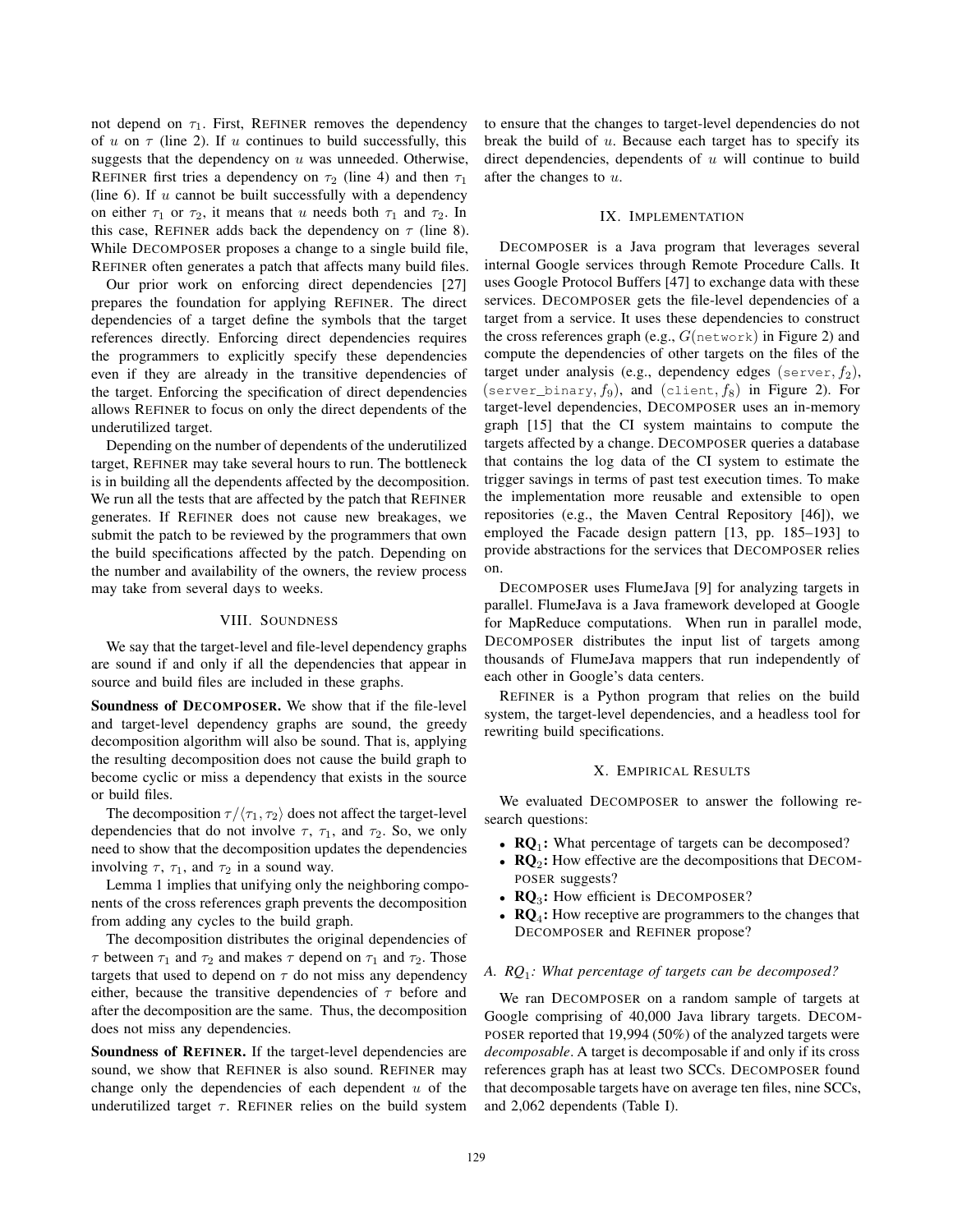TABLE I: STATISTICS ABOUT DECOMPOSABLE TARGETS AS ESTIMATED BY DECOMPOSER. "TRIGGER TIME" IS THE TOTAL EXECUTION TIME OF THE TESTS THAT A CHANGE TO A TARGET TRIGGERS. "SAVED TRIGGERS" IS COMPUTED ACCORDING TO DEFINITION 3. "SAVED TRIGGERS PCT." IS THE RATIO OF "SAVED TRIGGERS" OVER "DEPENDENTS". "SAVED TRIG-GER TIME" IS THE TOTAL TEST EXECUTION TIME OF THE SAVED TRIGGERS. "SAVED TRIGGER TIME PCT." IS THE RATIO OF "SAVED TRIGGER TIME" OVER "TRIGGER TIME". "DECOMPOSER EXEC. TIME" IS THE EXECUTION TIME OF DECOMPOSER ITSELF.

|                                              | Min      | Max     | Mean  | <b>SD</b> |
|----------------------------------------------|----------|---------|-------|-----------|
| <b>Files</b>                                 | 2        | 1,098   | 10    | 27        |
| <b>SCCs</b>                                  | 2        | 903     | 9     | 22        |
| <b>Dependents</b>                            | $\Omega$ | 674,992 | 2,062 | 24,234    |
| Trigger Time (mins)                          | $\Omega$ | 127,860 | 845   | 5,978     |
| Saved Triggers $(\Delta)$                    | $\Omega$ | 396,360 | 276   | 6,245     |
| <b>Saved Triggers Pct.</b><br>$(\Delta \% )$ | 0        | 99      | 11    | 19        |
| <b>Saved Trigger Time</b><br>(mins)          | $\Omega$ | 60,837  | 98    | 1,250     |
| <b>Saved Trigger Time</b>                    | 0        | 99      | 12    | 22        |
| Pct.<br>DECOMPOSER Exec.<br>Time (mins)      |          | 369     | 2     | 5         |

# *B. RQ*<sup>2</sup> *: How effective are the decompositions that Decomposer suggests?*

We measure the effectiveness of a decomposition by calculating the number  $(RQ_{2,1})$  and percentage  $(RQ_{2,2})$  of saved triggers and the duration  $(RQ_{2,3})$  and percentage  $(RQ_{2,4})$  of saved test execution time.

Tables II–V demonstrate the effectiveness of DECOMPOSER. The first column of each of these tables partitions the values of a metric into multiple intervals. The second and third columns report the number and percentage of the targets that fall within each interval, respectively. The fourth and fifth columns are cumulative versions of the second and third columns, respectively. The distributions consistently show that decomposing a small fraction of targets yields substantial benefits. By estimating the benefits of decomposing each target, DECOMPOSER enables the programmers to focus on the decompositions with the largest gains.

TABLE II: DISTRIBUTION OF THE NUMBER OF SAVED TRIGGERS

| <b>Saved</b><br><b>Triggers</b> | Freq. | Freq.<br>$(\%)$  | Cum.<br>Freq. | Cum.<br>Freq.<br>$(\%)$ |
|---------------------------------|-------|------------------|---------------|-------------------------|
| $\overline{[900}, \infty)$      | 355   | 6.9              | 355           | 6.9                     |
| (800, 900)                      | 29    | $\overline{0.6}$ | 384           | $\overline{7.5}$        |
| (700, 800)                      | 26    | $\overline{0.5}$ | 410           | 8.0                     |
| [600, 700)                      | 36    | 0.7              | 446           | 8.7                     |
| 500, 600)                       | 60    | 1.2              | 506           | 9.9                     |
| (400, 500)                      | 72    | 1.4              | 578           | 11.3                    |
| (300, 400)                      | 101   | 2.0              | 679           | 13.2                    |
| (200, 300)                      | 184   | 3.6              | 863           | 16.8                    |
| (100, 200)                      | 322   | 6.3              | 1,185         | 23.1                    |
| (0,100)                         | 3.944 | 76.9             | 5.129         | 100.0                   |

*1) RQ*<sup>2</sup>.<sup>1</sup> *: How many triggers can Decomposer save?:* DECOMPOSER estimates that the decompositions it suggests TABLE III: DISTRIBUTION OF THE PERCENTAGE OF SAVED TRIGGERS

| <b>Saved</b><br><b>Triggers</b><br>$(\%)$ | Freq. | Freq.<br>$(\%)$ | Cum.<br>Freq. | Cum.<br>Freq.<br>$(\%)$ |
|-------------------------------------------|-------|-----------------|---------------|-------------------------|
| [90, 100]                                 | 31    | 0.6             | 31            | 0.6                     |
| (80, 90)                                  | 71    | 1.4             | 102           | 2.0                     |
| (70, 80)                                  | 124   | 2.4             | 226           | 4.4                     |
| (60, 70)                                  | 248   | 4.8             | 474           | 9.2                     |
| [50, 60)                                  | 533   | 10.4            | 1.007         | 19.6                    |
| (40, 50)                                  | 632   | 12.3            | 1.639         | 32.0                    |
| (30, 40)                                  | 618   | 12.0            | 2,257         | 44.0                    |
| (20, 30)                                  | 629   | 12.3            | 2,886         | 56.3                    |
| (10, 20)                                  | 707   | 13.8            | 3,593         | 70.1                    |
| (0, 10)                                   | 1,536 | 29.9            | 5,129         | 100.0                   |

TABLE IV: DISTRIBUTION OF SAVED TRIGGER TIMES

| <b>Saved</b><br><b>Trigger</b><br>Time<br>(min) | Freq. | Freq.<br>$(\%)$  | Cum.<br>Freq. | Cum.<br>Freq.<br>$(\%)$ |
|-------------------------------------------------|-------|------------------|---------------|-------------------------|
| $\overline{60,\infty})$                         | 1,145 | 25.1             | 1,145         | 25.1                    |
| (30, 60)                                        | 287   | $\overline{6.3}$ | 1.432         | 31.3                    |
| (10, 30)                                        | 633   | 13.9             | 2,065         | 45.2                    |
| (5, 10)                                         | 442   | 9.7              | 2,507         | 54.9                    |
| (2, 5)                                          | 641   | 14.0             | 3.148         | 68.9                    |
| 1, 2                                            | 521   | 11.4             | 3,669         | 80.3                    |
| 0,1                                             | 900   | 19.7             | 4.569         | 100.0                   |

for 26% of the decomposable targets (5,129 of 19,994) would save at least one trigger. Moreover, it found that on average decomposing a target saves 276 triggers (Table I) per change to the target. Table II shows that decomposing any one of 355 targets would save at least 900 triggers of the target.

*2) RQ*<sup>2</sup>.<sup>2</sup> *: What percentage of triggers can Decomposer save?:* The decompositions suggested by DECOMPOSER save 11% of the triggers on average (Table I). Table III shows that decomposing any one of only 31 targets would save at least 90% of the triggers per change to the target.

*3) RQ*<sup>2</sup>.<sup>3</sup> *: How much test execution time can Decomposer save?:* The decompositions that DECOMPOSER suggests save 98 minutes of the test execution time of a decomposable target

TABLE V: DISTRIBUTION OF THE PERCENTAGE OF SAVED TRIGGER TIME

| Saved<br><b>Triggers</b><br>Time $(\% )$ | Freq. | Freq.<br>$(\%)$ | Cum.<br>Freq. | Cum.<br>Freq.<br>$(\%)$ |
|------------------------------------------|-------|-----------------|---------------|-------------------------|
| [90, 100]                                | 62    | 1.4             | 62            | 1.4                     |
| (80, 90)                                 | 87    | 1.9             | 149           | 3.3                     |
| (70, 80)                                 | 153   | 3.3             | 302           | 6.6                     |
| [60, 70)                                 | 246   | 5.4             | 548           | 12.0                    |
| (50, 60)                                 | 462   | 10.1            | 1.010         | 22.1                    |
| (40, 50)                                 | 601   | 13.2            | 1,611         | 35.3                    |
| (30, 40)                                 | 492   | 10.8            | 2,103         | 46.0                    |
| (20, 30)                                 | 448   | 9.8             | 2,551         | 55.8                    |
| (10, 20)                                 | 533   | 11.7            | 3.084         | 67.5                    |
| (0, 10)                                  | 1,485 | 32.5            | 4,569         | 100.0                   |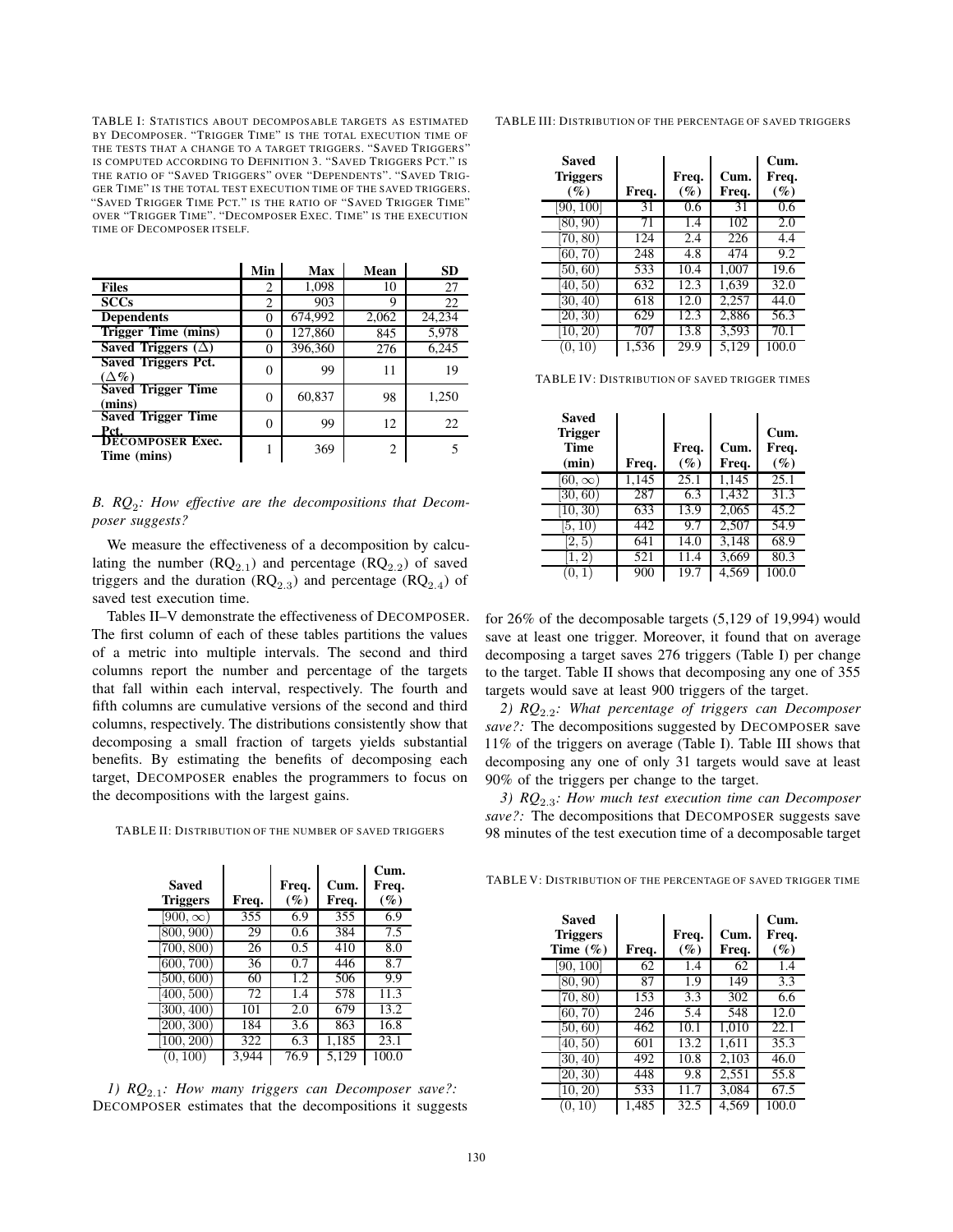TABLE VI: THE RATIO OF THE DURATION OF EACH PHASE OF DECOM-POSER OVER THE EXECUTION TIME OF DECOMPOSER AVERAGED OVER ALL OF THE 40,000 ANALYZED TARGETS.

|                                         | <b>Phase Duration Pct.</b> |
|-----------------------------------------|----------------------------|
| Constructing the cross references graph |                            |
| Computing the SCCs                      |                            |
| Computing the target-level dependencies |                            |
| Computing the dependents of SCCs        |                            |
| Unifying SCCs                           |                            |

on average (Table I). DECOMPOSER estimates the execution time of the saved test triggers by computing the average execution time of the saved test targets during the past day. Table IV indicates that decomposing any of 1,145 targets would reduce the test execution time per change to the target by at least an hour.

*4) RQ*<sup>2</sup>.<sup>4</sup> *: What percentage of test execution time can Decomposer save?:* On average, a decomposition that DE-COMPOSER proposes for a target would save 12% of the execution time of the tests that are triggered by a change to the target (Table I). This number is close to the average percentage of triggers that are saved by a decomposition (Section X-B2). This is not surprising because saving more triggers tends to save more test execution time. Table V indicates that the decompositions proposed by DECOMPOSER for 1,010 decomposable targets would save at least 50% of the test execution time of each of these targets.

# *C. RQ*<sup>3</sup> *: How efficient is Decomposer?*

On average, DECOMPOSER analyzes a target in two minutes (Table I). This implies that if we had run DECOMPOSER on the 40,000 targets sequentially, it would have taken it more than 55 days to finish. DECOMPOSER analyzes all these targets in parallel overnight. Table VI shows the average breakdown of the execution time of each phase of DECOMPOSER. The table shows that the most expensive phases of the algorithm are computing the target-level dependencies and the dependents of SCCs. The target-level dependencies are represented as a large directed graph. Each edge of this graph indicates a dependency of a target on another target. Deserializing this graph from the file system is expensive. Computing the dependents of SCCs is expensive for targets with many dependents.

# *D. RQ*<sup>4</sup> *: How receptive are programmers to the changes that Decomposer and Refiner propose?*

As a preliminary evaluation, we selected seven targets for decomposition. DECOMPOSER estimated high trigger savings for these targets and the dependents of these targets declared all their direct dependencies. Every code change at Google gets peer reviewed. We submitted code changes based on the results of DECOMPOSER for these seven targets. Six code changes got reviewed, four of which got approved. Two code changes got rejected, because the reviewer expected the target to change rarely. This experience highlights an opportunity to improve DECOMPOSER (Section XII). We submitted two code changes created by REFINER, both of which got approved. The number of reviewed code changes is low, because the review process is slow and can take up to several weeks, especially when the changes affect code owned by multiple teams or the owners are not available. Nonetheless, the preliminary results suggest that programmers are receptive to the code changes generated by DECOMPOSER and REFINER.

## XI. RELATED WORK

Despite the recent move of the software industry to CI [4], [19], [22], [31], [32], there has been little research on CI. The rest of this section overviews several empirical studies, code smell detection and refactoring tools for build specifications and discusses our work with respect to software remodularization and regression testing.

Empirical Studies. McIntosh *et al.* [24] studied the version histories of ten projects and found that build maintenance accounts for up to 27% overhead on source code development and 44% overhead on test development. In another study of six open-source projects [23], McIntosh *et al.* found that the size of build files and source files are highly correlated. In short, these studies show that build maintenance incurs significant engineering cost. This cost calls for tool support for evolving build specifications.

Underutilized Targets. Build Analyzer is an interactive commercial tool for optimizing the build time of  $C/C++$  code [36]. It allows programmers to identify *fat headers*, the header files that are build bottlenecks, and decompose them into two smaller header files. Little has been reported about the decomposition algorithm and empirical evaluation of Build Analyzer. Although Build Analyzer refactors header files and not build specifications, fat headers and underutilized targets are related code smells.

In our prior work [27], we discussed several code smells specific to build specifications, including under-declared dependencies, zombie targets, and visibility debt. We introduced a tool called Clipper that takes a binary target as input and ranks the libraries in the transitive closure of the dependencies of the binary by their utilization rates, i.e., the percentage of the symbols of the library that are used by the binary. Clipper helps programmers find the libraries that are bringing too many unneeded symbols to the binary. Clipper, DECOMPOSER, and REFINER are complementary tools. Programmers can use Clipper to find underutilized targets and then use DECOMPOSER and REFINER to decompose them.

Software Remodularization. Remodularization is decomposing a code base that is almost monolithic into modules [50]. Researchers have developed tools for remodularizing legacy software. These tools employ clustering [3], [21], [38], [51], search-based [6], [26], [30], or information retrieval [20] techniques to find a set of modules that optimizes some metrics. These metrics are usually inspired by properties such as high cohesion and low coupling [1], [7]. While existing remodularization tools target legacy software with poor modularity, our tools are intended for modern software that is relatively modular but can benefit from finer-grained modules.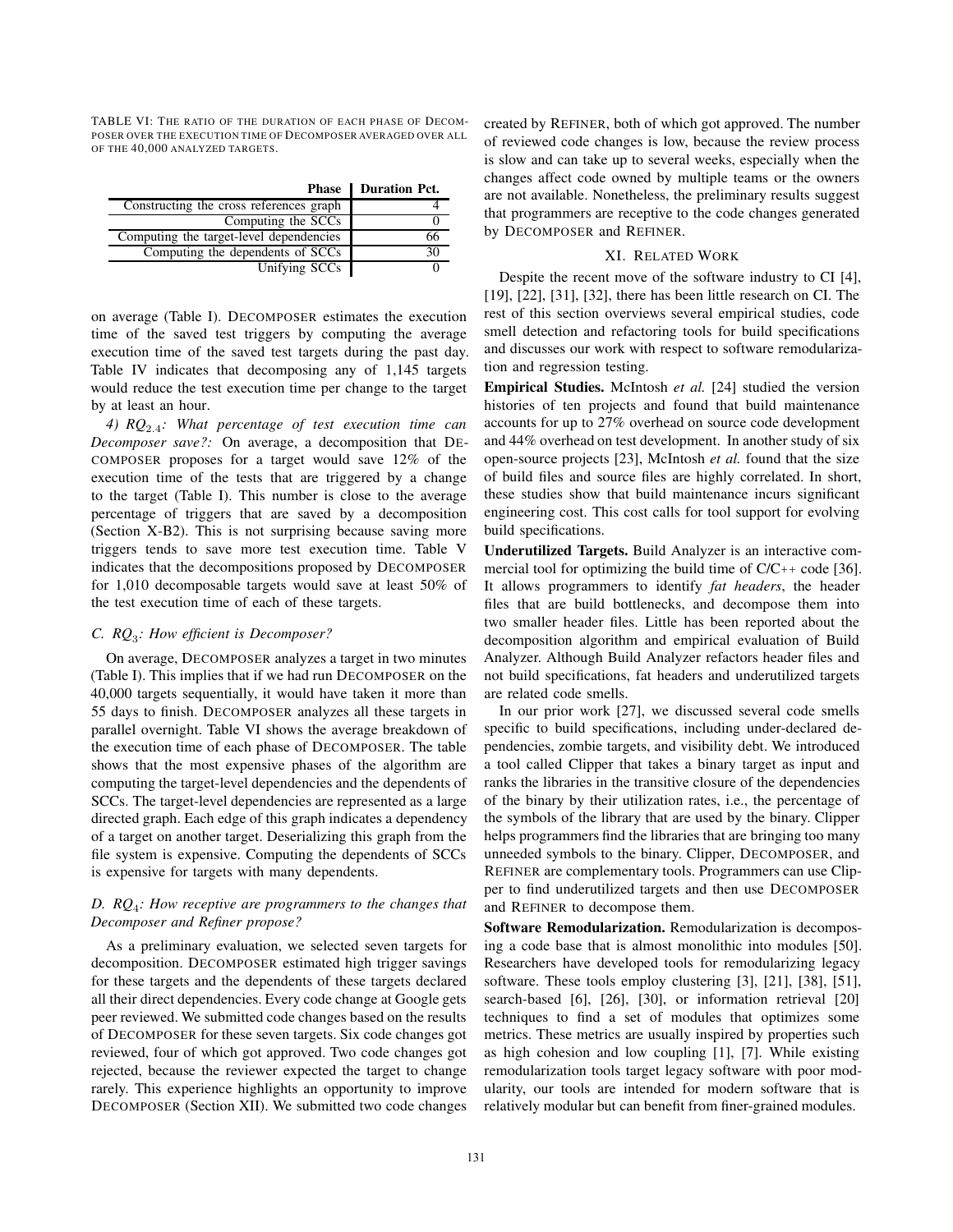Analyzing, Visualizing, and Refactoring Makefiles. MAKAO [2] is a tool that visualizes Makefiles by analyzing their dynamic build traces. It also supports refactorings such as target creation. SYMake [35] is a static analysis tool that can detect several code smells of Makefiles such as cyclic dependencies and duplicate prerequisites and supports refactorings such as target creation and renaming. While MAKAO and SYMake support basic refactorings of Makefiles, neither can detect or refactor underutilized targets.

Test Selection. The goal of *test-selection techniques* [14], [16], [17], [29], [33], [34], [53] is to select a subset of the tests of one version of a program to run on a future version of the program without compromising the fault-detection capability of the test suite.

Since we defined the effectiveness of a decomposition in terms of the triggers that it saves (Definition 3), decomposing underutilized targets can be viewed as a test-selection technique. Target decomposition is a refactoring that makes the test-selection technique of the CI system more effective. However, the benefits of decomposing targets are not limited to test selection. Decomposing underutilized targets can reduce build time, binary size, and improve the modularity of code and the performance of IDEs (Section III).

## XII. LIMITATIONS AND FUTURE WORK

Generalizability. The evaluation results are limited to Java targets at Google. Nonetheless, DECOMPOSER and REFINER are both language independent, because they operate at the level of files and targets. We have designed DECOMPOSER and REFINER for adaptability to software repositories outside Google, e.g., the Maven Central Repository [46]. The targetlevel dependency graph of the Maven Central Repository can be constructed from the POM files. Similar to Google build specifications, the POM files specify the targets and their dependencies. The file-level dependency graph can be extracted from the cross references within and between the artifacts (e.g., JAR files) published in the Maven Central Repository. Once the target-level and file-level dependency graphs are computed, DECOMPOSER and REFINER can use these graphs to decompose targets and refine dependencies, respectively. Sometimes, Google programmers manually decompose underutilized JAR files built from open-source code. This anecdote indicates the practical value of automated decomposition of open-source targets.

Soundness. DECOMPOSER and REFINER are sound as long as the target-level and file-level dependency graphs are sound (Section VIII). Currently, the target-level dependencies miss the dependencies on generated targets, and the file-level dependencies include only the static dependencies. As the services that report these dependencies become more accurate, DECOMPOSER and REFINER benefit, too.

Objective Function. DECOMPOSER uses the number of saved triggers as an objective function to find a decomposition. In future, we plan to experiment with different objective functions. Alternative objective functions can optimize the

decomposition to reduce the size of binaries. In addition, the objective function can be extended to take the *change rates* of files into account. Files that rarely change trigger few tests. Finally, future research can explore the impact of *code co-evolution* on decomposition. For instance, decomposing a target into two constituents that are often affected by the same changes will save few triggers.

Decomposition Algorithm. DECOMPOSER employs a greedy algorithm to suggest a decomposition. This algorithm is fast and can suggest decompositions to an arbitrary number of constituents. However, finding an approximation algorithm with a provable guarantee of closeness to the optimal decomposition or proving the lack of such an algorithm are open problems. Future research can study alternative decomposition algorithms.

Adoption. So far, about a dozen programmers at Google have used DECOMPOSER. Our vision is to integrate DECOMPOSER into the programming workflow to gain a wider adoption. Ideally, DECOMPOSER would continuously monitor every code change and suggest that programmers decompose a target whenever the benefit of the decomposition goes above a certain threshold.

# XIII. CONCLUSIONS

Build specifications embody the *dependency structure* of large-scale software. *Build specifications are code, too.* Like any other code, build specifications accumulate *code smells* as software *evolves*. This paper focuses on a specific code smell of build specifications that we identified in Google's code base, namely, *underutilized build targets*. We present a tool for *large-scale identification* and *decomposition* of underutilized build targets. Our evaluation results show that our tool is both *effective* and *efficient* at (1) estimating the benefits of decomposing build targets, and (2) proposing decompositions of build targets. Besides the promising results of our tool at Google, perhaps a broader contribution of our work is highlighting a challenging problem that the software industry faces: *improving the quality of build specifications at scale*.

## **ACKNOWLEDGMENTS**

The first author was employed by Google while working on this project. We thank Nicholas Chen, Munawar Hafiz, Ralph Johnson, Darko Marinov, Stas Negara, Tao Xie, and the student participants of the software engineering seminar at Illinois for their comments on a draft of this paper. We also thank Eddie Aftandilian, John Penix, Sanjay Bhansali, Kevin Bourrillion, Robert Bowdidge, Dana Dahlstrom, Misha Gridnev, Jeremy Manson, John Micco, Ben St. John, Jeffrey van Gogh, Collin Winter, and many others at Google for their suggestions and engineering support.

#### **REFERENCES**

[1] H. Abdeen, H. Sahraoui, O. Shata, N. Anquetil, and S. Ducasse. Towards Automatically Improving Package Structure while Respecting Original Design Decisions. In *Proceedings of the 20th Working Conference on Reverse Engineering (WCRE)*, pages 212–221, 2013.